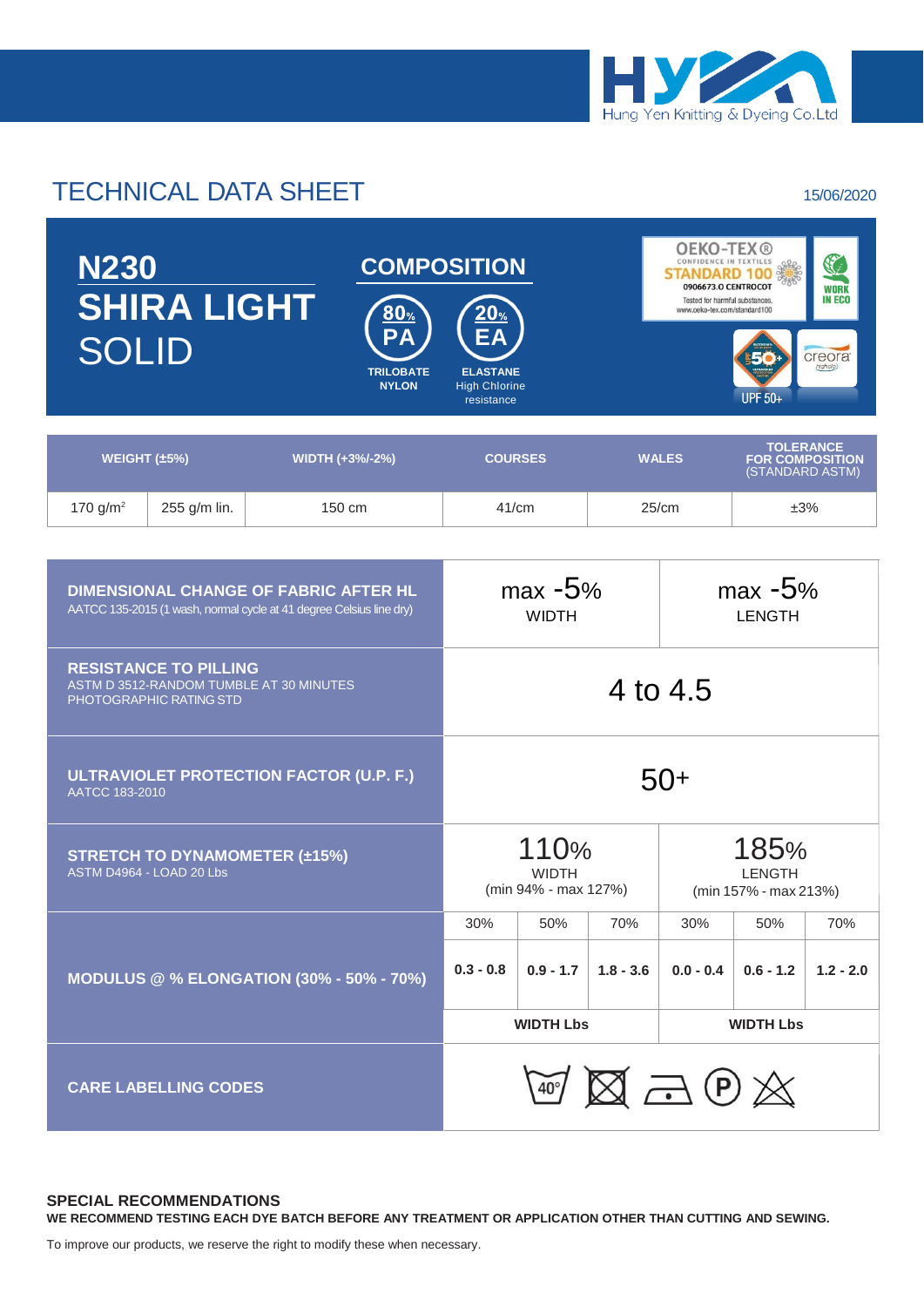

# TECHNICAL DATA SHEET 15/06/2020

| <b>DIMENSIONAL CHANGE OF FABRIC AFTER HL</b><br>AATCC 135-2015 (1 wash, normal cycle at 41 degree Celsius line dry) |                                               | $max -5%$<br><b>WIDTH</b> |             | $max -5%$<br><b>LENGTH</b>                          |             |             |  |  |
|---------------------------------------------------------------------------------------------------------------------|-----------------------------------------------|---------------------------|-------------|-----------------------------------------------------|-------------|-------------|--|--|
| <b>RESISTANCE TO PILLING</b><br>ASTM D 3512-RANDOM TUMBLE AT 30 MINUTES<br>PHOTOGRAPHIC RATING STD                  | 4 to 4.5                                      |                           |             |                                                     |             |             |  |  |
| ULTRAVIOLET PROTECTION FACTOR (U.P. F.)<br>AATCC 183-2010                                                           | $50+$                                         |                           |             |                                                     |             |             |  |  |
| <b>STRETCH TO DYNAMOMETER (±15%)</b><br>ASTM D4964 - LOAD 20 Lbs                                                    | 130%<br><b>WIDTH</b><br>(min 111% - max 150%) |                           |             | 190%<br><b>LENGTH</b><br>(min 162% - max 219%)      |             |             |  |  |
|                                                                                                                     | 30%                                           | 50%                       | 70%         | 30%<br>50%                                          |             | 70%         |  |  |
| <b>MODULUS @ % ELONGATION (30% - 50% - 70%)</b>                                                                     | $0.1 - 0.7$                                   | $0.7 - 1.3$               | $1.4 - 2.4$ | $0.0 - 0.5$                                         | $0.5 - 1.1$ | $1.1 - 1.7$ |  |  |
|                                                                                                                     | <b>WIDTH Lbs</b>                              |                           |             | <b>WIDTH Lbs</b>                                    |             |             |  |  |
| <b>CARE LABELLING CODES</b>                                                                                         |                                               |                           |             | $\mathbb{Z} \boxtimes \mathbb{Z} \oplus \mathbb{Z}$ |             |             |  |  |

### **SPECIAL RECOMMENDATIONS WE RECOMMEND TESTING EACH DYE BATCH BEFORE ANY TREATMENT OR APPLICATION OTHER THAN CUTTING AND SEWING.**

To improve our products, we reserve the right to modify these when necessary.